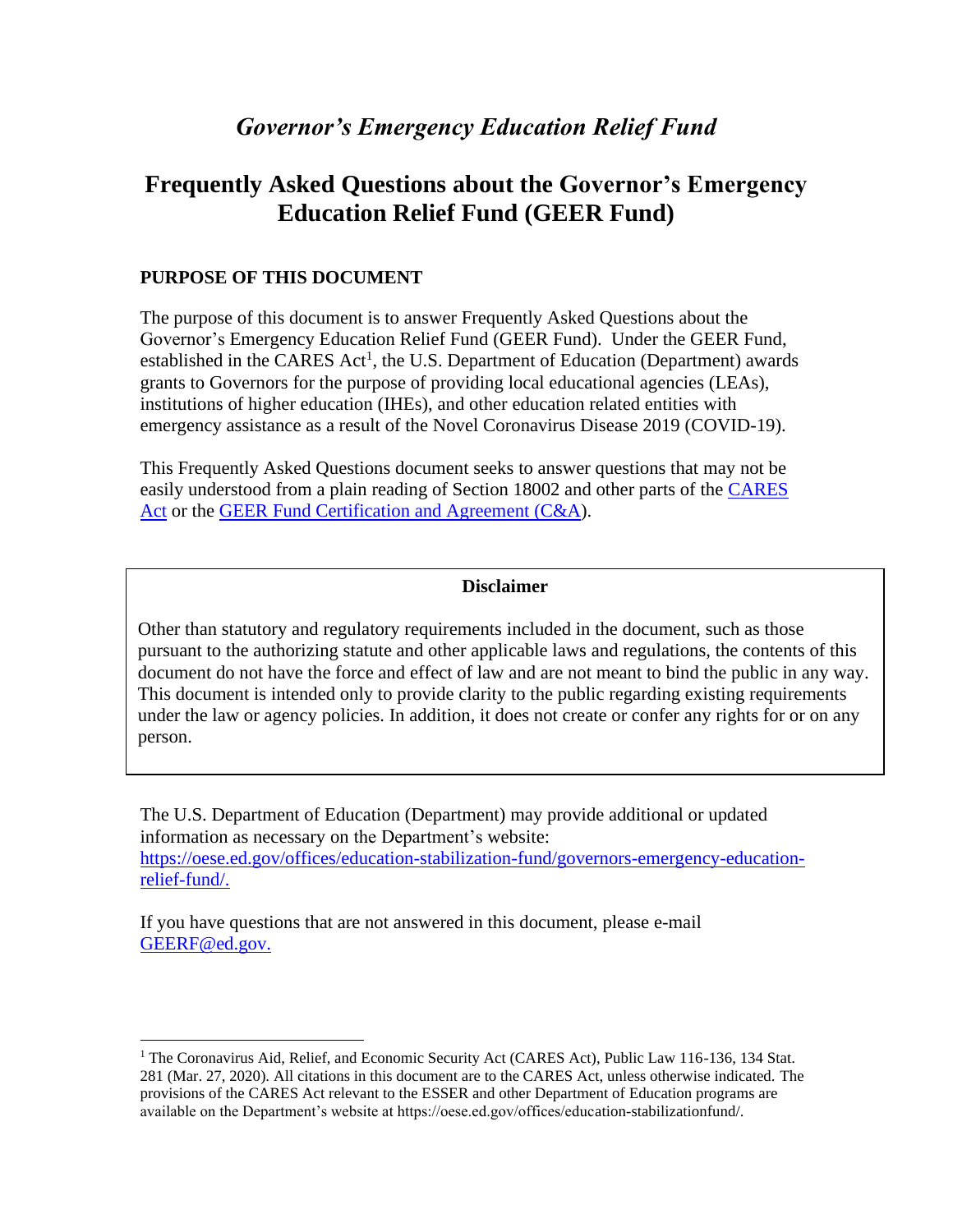## **A. Basic Information about the Governor's Emergency Education Relief Fund**

#### **A-1. How does a Governor apply for a State's share of the GEER Fund?**

To apply for a State's allocation from the GEER Fund, a Governor must submit to the Department an executed Certification and Agreement that the Secretary sent to the Governor on April 14, 2020. The Certification and Agreement includes specific programmatic, fiscal and accountability assurances, including those related to "maintenance of effort" (MOE), equitable services for students and teachers in nonpublic schools, and continued payments to employees and contractors. A Governor must also provide information on the extent that the funds will be used for remote learning.

The term "Certification and Agreement" in these FAQs refers to the Governor's application for GEER funds as required in section 18002(a). The Certification and Agreement is available at [https://oese.ed.gov/offices/education-stabilization](https://oese.ed.gov/offices/education-stabilization-fund/governors-emergency-education-relief-fund/)[fund/governors-emergency-education-relief-fund/.](https://oese.ed.gov/offices/education-stabilization-fund/governors-emergency-education-relief-fund/)

#### **A-2. How long after submitting a Certification and Agreement should a Governor anticipate receiving funds?**

The Department expects to award funds within three business days of receiving a Governor's completed Certification and Agreement.

#### **A-3. Which entities can receive emergency grants from Governors through the GEER Fund?**

Governors may provide subgrants to local educational agencies (LEAs) and institutions of higher education (IHEs) within their jurisdiction that have been "most significantly impacted by coronavirus" to support their ability to continue providing educational services to their students and to support the "on-going functionality" of these entities. In addition, a Governor may use these funds to provide support through a subgrant or a contract to other LEAs, IHEs, and education-related entities that the Governor "deems essential" for carrying out emergency educational services, providing child care and early childhood education, providing social and emotional support, and protecting educationrelated jobs. In these FAQs, LEAs, IHEs and education-related entities are collectively called "eligible entities."

For purposes of the GEER Fund, the term "local educational agency" is defined in Section 8101(30) of the ESEA. In lay terms, a LEA is a local school district, although public charter schools can also be LEAs. The term "institution of higher education" is defined in Sections 101 and 102 of the Higher Education Act of 1965, as amended (HEA). In lay terms, an IHE is a postsecondary institution that is accredited, legally authorized by the State, and recognized by the Secretary of the U.S. Department of Education.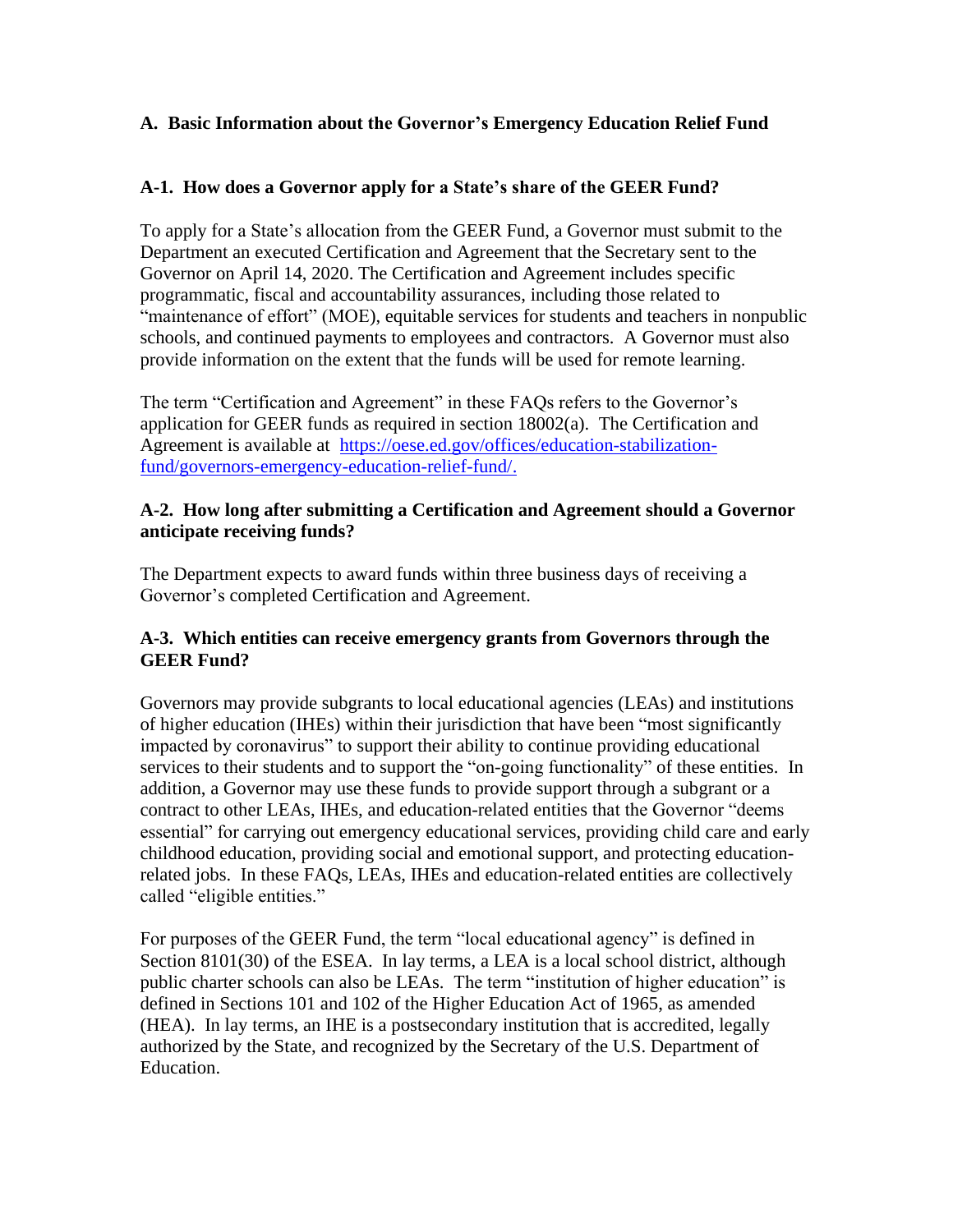### **A-4. What is an "education-related entity"?**

The GEER Fund statute allows subgrants to, or contracts with, education-related entities. An education-related entity is a governmental, nonprofit or for-profit entity within the State that provides services that support preschool, elementary, secondary, or higher education. Such entities may include, for example:

- State agencies that oversee or directly provide early childhood education services;
- Public agencies or private entities that coordinate or directly provide early intervention services under Part C of the Individuals with Disabilities Education Act (IDEA);
- State agencies that oversee or provide vocational rehabilitative services;
- State mental health agencies;
- State Higher Education Boards;
- Education-related non-profit organizations;
- Non-public elementary, secondary and postsecondary schools;
- For-profit elementary, secondary and postsecondary schools;
- Charter management organizations;
- Non-profit and for-profit child-care centers;
- Public libraries;
- Community centers; and
- State or local agencies coordinating food services for students and their families.

#### **A-5. Is a Governor required to award the funds to each category of eligible entities (i.e., LEAs, IHEs, and educational related entities)?**

No. A Governor has wide discretion in determining the entities in the State that will receive GEER funds. A Governor can choose to fund only LEAs, only IHEs, only education-related entities, or any combination of eligible entities.

#### **A-6. In order to provide emergency grants to IHEs and LEAs (which receive direct aid through other parts of the CARES Act), does the Governor need to make any other determinations?**

If the recipients are LEAs, the State educational agency (SEA) must determine that the LEAs have been the "most significantly impacted by coronavirus" to be eligible for a GEER Fund emergency grant. Similarly, if IHEs are the recipients, the Governor must determine them to be the "most significantly impacted by coronavirus."

The Department will require Governors to make publicly available the criteria used in determining the LEAs and IHEs that are "most significantly impacted by coronavirus," including how they formulated the criteria.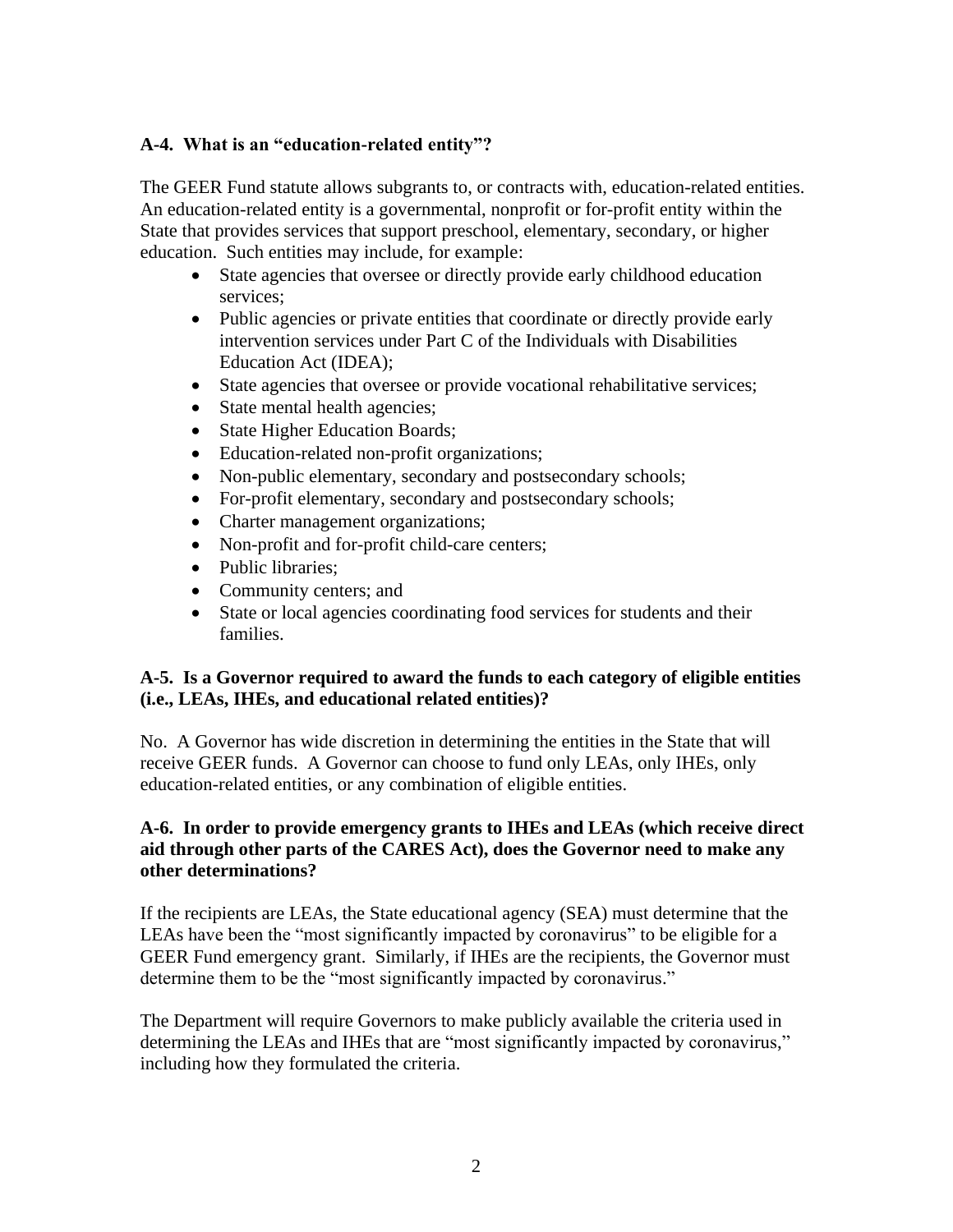## **A-7. May the Governor use GEER funds to award scholarships, microgrants or financial aid directly to students or teachers?**

No, not directly. If Governors wish to provide scholarships, financial assistance or microgrants to students or teachers, they must provide a subgrant to an eligible entity, which could, in turn, provide scholarships or microgrants consistent with the CARES Act. A Governor is prohibited from awarding GEER funds to individuals.

#### **A-8. May a Governor or an eligible entity use GEER funds to pay for costs incurred prior to receiving grant funds?**

Yes. A Governor or an eligible entity may use GEER funds for any allowable expenditure incurred on or after March 13, 2020, the date the President declared the national emergency due to COVID-19.

## **A-9. May a Governor or a subgrant eligible entity use GEER funds to defray the costs of administering the program?**

Yes. The Governor and each eligible entity may charge as an expense to the GEER Fund an amount that is reasonable and necessary to effectively administer the program consistent with cost principles in 2 C.F.R. part 200, [subpart E](https://www.ecfr.gov/cgi-bin/text-idx?tpl=/ecfrbrowse/Title02/2cfr200_main_02.tpl) of the Uniform Administrative Requirements, Cost Principles, and Audit Requirements for Federal Awards (Uniform Guidance). Administrative costs include costs (direct and indirect) involved in the proper and efficient performance and administration of this Federal grant. However, to maximize the funds available for services to students and the public, the Department encourages each Governor and subgrantee to minimize the amount of administrative costs charged to the program.

#### **A-10. May a Governor set a specific administrative cost cap on eligible entities to maximize the amount of funding available for services?**

Yes. To maximize the funds available for services to students and the public, the Department encourages each Governor to limit the amount that subrecipients can charge for direct administrative costs in carrying out their GEER Fund projects.

## **A-11. Who should a Governor designate to be the fiscal agent for the GEER Fund grant?**

Each Governor must designate a State Agency as the fiscal agent to administer the GEER Fund, which may be the Office of the Governor or another State entity. In the GEER Fund Certification and Agreement, the Governor provides the legal name of the State Agency serving as the fiscal agent and its DUNS number.

The fiscal agent is responsible for overseeing and monitoring all GEER Fund activities in the State. Therefore, it is recommended that the Governor designate an agency with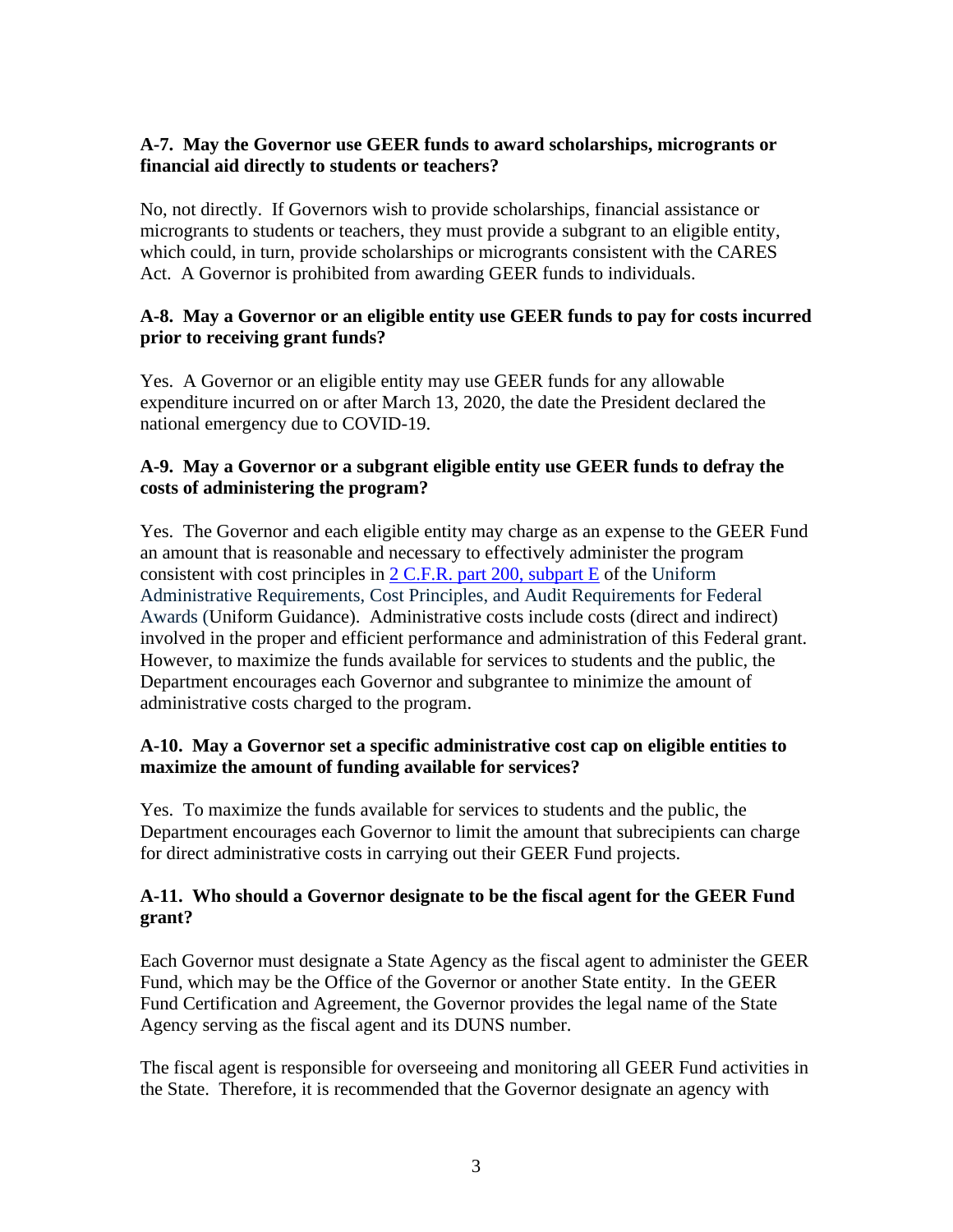appropriate experience in administering Federal grants and an understanding of the types of activities that may be supported by the GEER Fund.

The fiscal agent may partner with additional State Agencies or other entities to administer the State's GEER Fund. However, such arrangements do not obviate the fiscal agent's responsibility for oversight of the GEER Fund.

## **A-12. Is there a deadline by which a Governor must award GEER funds to eligible entities (i.e., LEAs, IHEs, and education related entities)?**

Yes. Each Governor must award the State's allocation under the GEER Fund to eligible entities within one year of receiving the State's allocation. Any funds that the Governor fails to award by the one-year deadline must be returned to the Department for reallocation to the remaining States.

# **A-13. How does a Governor award emergency funds to eligible entities?**

Emergency support to LEAs and IHEs under sections  $18002(c)(1)$  and  $(c)(2)$  of the CARES Act must be awarded through subgrants. Support provided to LEAs, IHEs, or education-related entities under  $18002(c)(3)$  may be provided through either subgrants or contracts. When the Governor awards funds to LEAs, IHEs, or education-related entities through subgrants, the designated State Agency fiscal agent carries out the requirements for a pass-through entity described in 2 C.F.R. § 200.331. When the Governor awards a contract to an eligible entity, the Governor must follow the State's procurement process as required by 2 C.F.R. § 200.317.

# **A-14. Must an LEA submit a local application to the Governor in order to receive an award under the GEER Fund?**

Yes. An LEA must file a local application with the Governor in order to receive a GEER Fund subgrant.<sup>2</sup> Each Governor will develop their own application process and application criteria; LEAs should contact the relevant State office for additional details. For information about what a Governor must include in its local application for a GEER subgrant, please reference the GEER Certification & Agreement.

## **A-15. How much flexibility does an LEA have in determining the activities to support with GEER funds?**

Unless otherwise restricted by the Governor at the time he or she awards GEER Fund subgrants or contracts, the LEA (including a public charter school LEA) has considerable flexibility in determining how best to use GEER funds to prevent, prepare for, or respond to COVID-19. The LEA may use these funds for, among other things, any activities that are authorized under the ESEA.

<sup>2</sup> For further information, please see 34 C.F.R. § 76.301.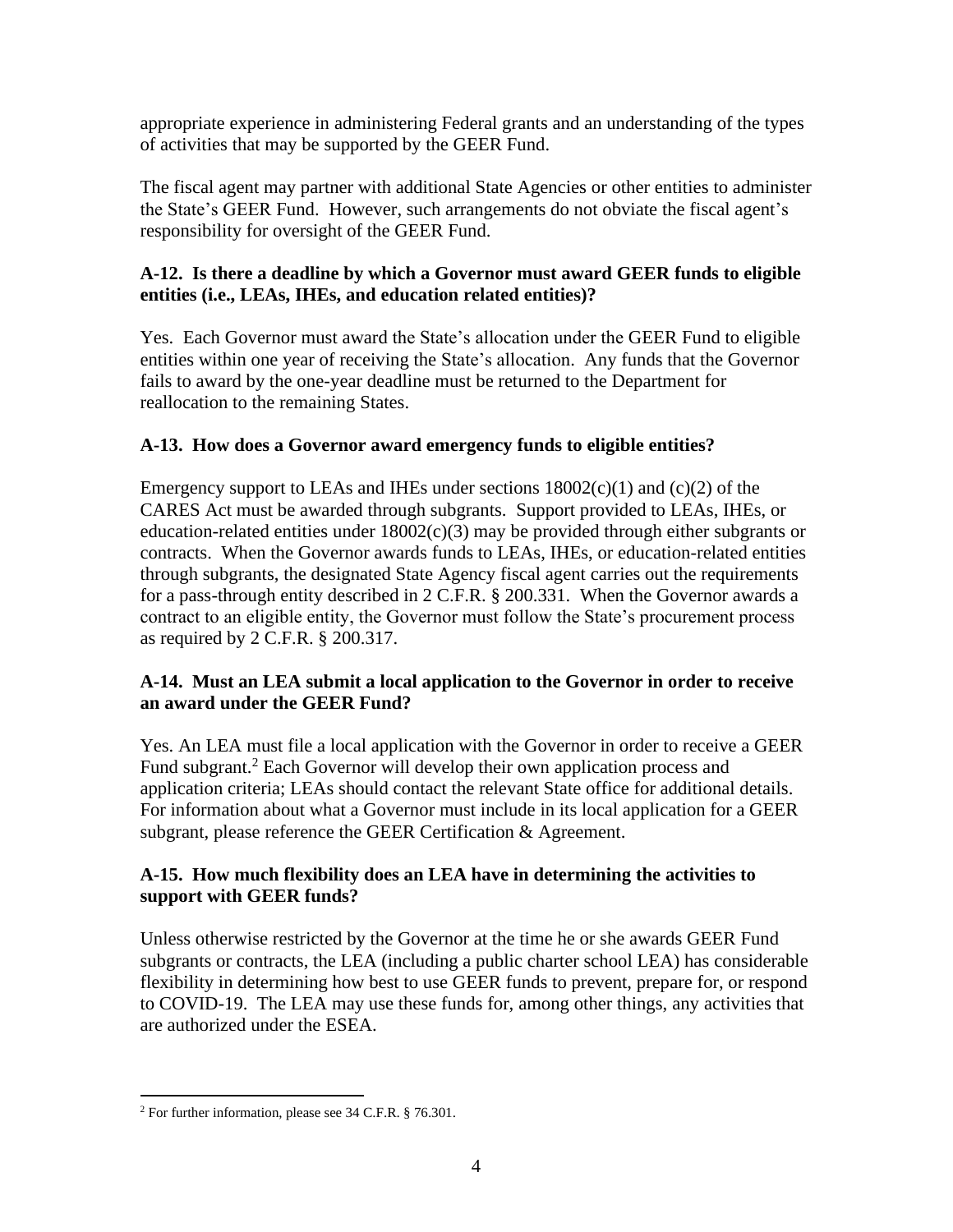## **A-16. How may an LEA or an IHE use GEER funds to support continued education for all students through distance education?**

The Department encourages States, LEAs and IHEs to invest GEER funds in technology infrastructure and professional development that will improve capacity to provide highquality, accessible, distance education, or remote learning. This may include –

- Providing off-campus access to reliable, high-speed internet for students and teachers through the purchase of internet-connected devices/equipment, mobile hotspots, wireless service plans, or installation of Community Wi-Fi Hotspots, especially in underserved communities;
- Purchasing hardware and software applications for students and teachers;
- Providing access to high-quality digital learning content, apps, and tools that can deliver engaging and relevant learning experiences that are accessible to all students;
- Covering costs associated with making materials accessible for students with disabilities or English learners; and
- Providing professional development and training for teachers on effective strategies for the delivery of remote and digital instruction.

# **A-17. How may an IHE use GEER funds?**

Subject to any restrictions that a Governor places on an IHE's use of GEER funds, an IHE may use the funds, awarded under section  $18002(c)(2)$  of the CARES act, to support a broad array of activities. For example, an IHE might use GEER funds to provide:

- Staff, infrastructure and technology to support distance education, or remote learning;
- Academic support for libraries, laboratories, and other academic facilities;
- Institutional support for activities related to personnel, payroll, security, environmental health and safety, and administrative offices;
- Student services that promote a student's emotional and physical well-being outside the context of the formal instructional program; and
- Student financial aid, such as IHE-sponsored grants and scholarships.

## **A-18. How long are GEER funds available for obligation by subrecipients?**

An LEA, IHE, or education-related entity receiving a subgrant from the Governor must obligate the funds by September 30, 2022 which includes the Tydings period (General Education Provisions Act  $$421(b)(1)$ . However, the GEER Fund is an emergency appropriation to address the harm to students and the ongoing functionality of LEAs and IHEs caused by COVID-19. As a result, the Secretary strongly urges LEAs, IHEs and education-related entities to deploy GEER funds quickly.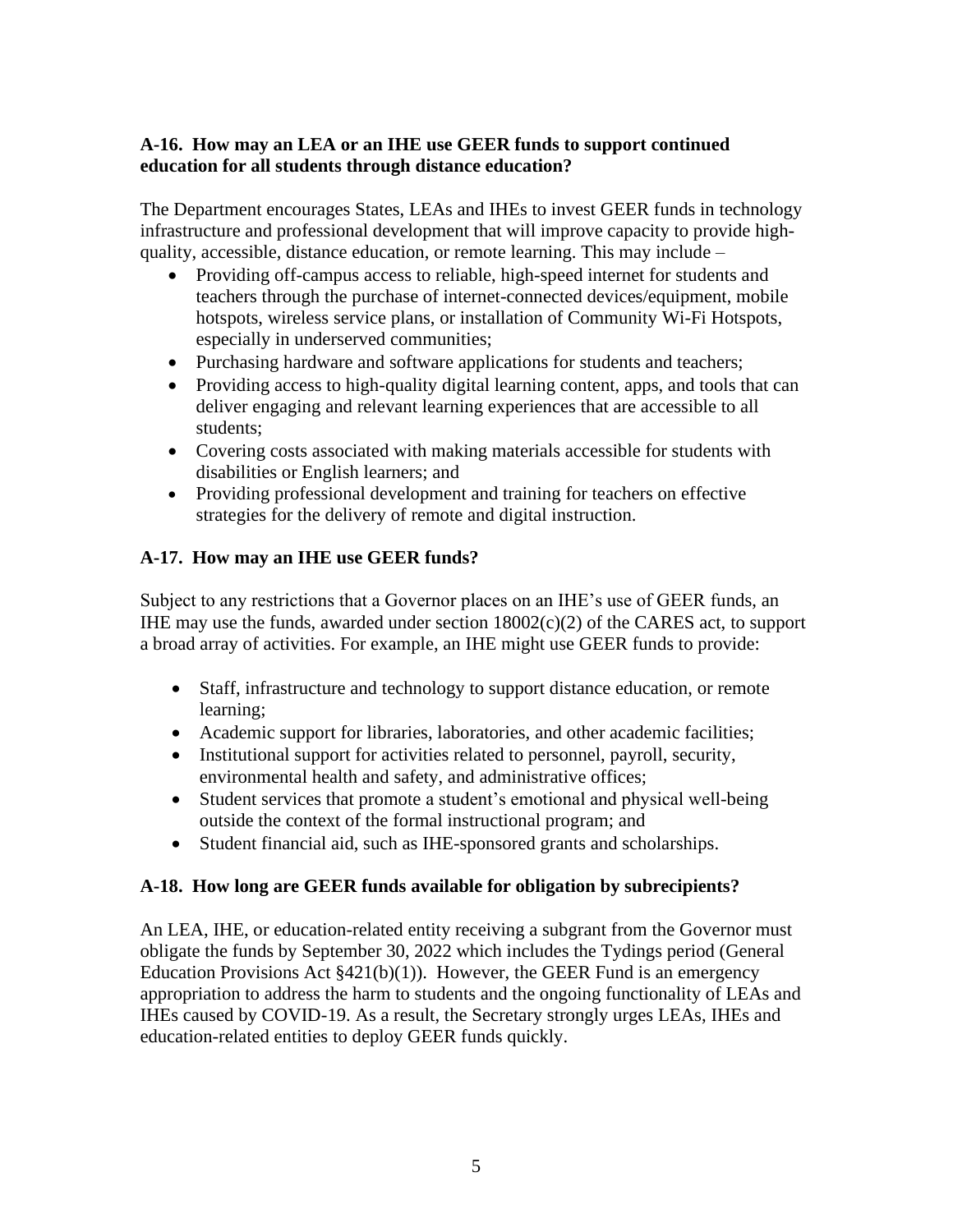## **A-19. Does subgranting of funds to an eligible entity constitute a final "obligation" of those funds?**

No. Subgranting funds to an LEA, IHE, or education-related entity does not constitute a final or ultimate obligation of those funds. Rather, those funds are considered a final obligation when the LEA or IHE commits those funds to specific purposes.<sup>3</sup> For example, if an LEA awards a contract, that is an obligation. In contrast, subgranting funds to an LEA or other subrecipient is not an obligation; rather, these funds are not obligated until the LEA or other subrecipient commits the funds to specific purposes.

#### **A-20. What maintenance of effort (MOE) requirements apply to the GEER Fund?**

The Department intends to issue an FAQ soon about meeting the MOE requirements in the CARES Act and applying for an MOE waiver.

<sup>&</sup>lt;sup>3</sup> See 34 C.F.R. § 76.707 for the specific requirements for when an obligation is made.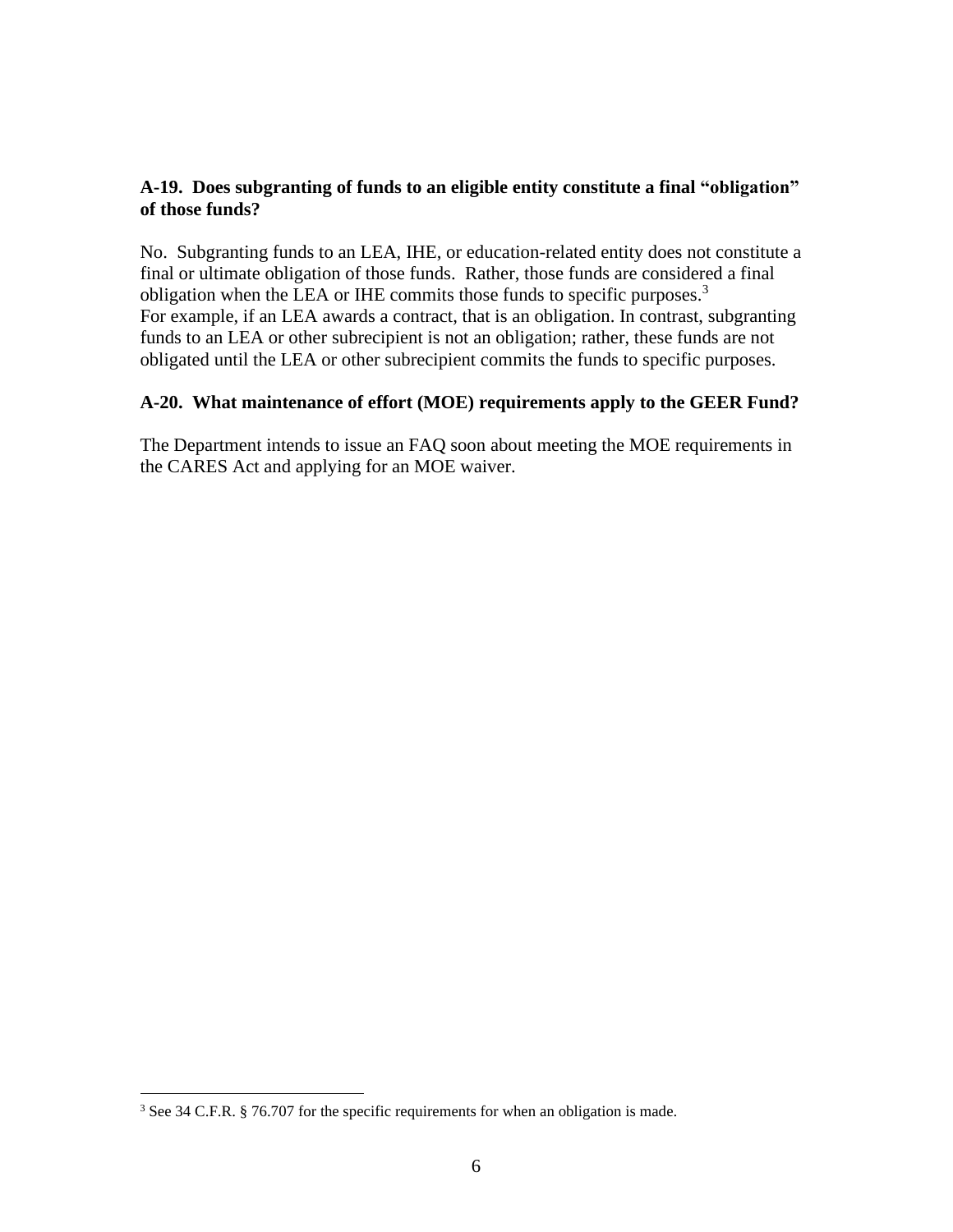| <b>Governor's Education Emergency Relief Fund</b> |                   |
|---------------------------------------------------|-------------------|
| <b>State</b>                                      | <b>Allocation</b> |
|                                                   |                   |
| <b>Total</b>                                      | \$2,953,230,000   |
|                                                   |                   |
| Alabama                                           | 48,851,495        |
| Alaska                                            | 6,503,527         |
| Arizona                                           | 69,196,325        |
| Arkansas                                          | 30,663,725        |
| California                                        | 355,227,235       |
| Colorado                                          | 44,004,996        |
| Connecticut                                       | 27,881,682        |
| Delaware                                          | 7,916,821         |
| District of Columbia                              | 5,807,678         |
| Florida                                           | 173,585,880       |
| Georgia                                           | 105,720,728       |
| Hawaii                                            | 9,993,387         |
| Idaho                                             | 15,676,340        |
| Illinois                                          | 108,497,757       |
| Indiana                                           | 61,590,954        |
| Iowa                                              | 26,217,108        |
| Kansas                                            | 26,274,163        |
| Kentucky                                          | 43,799,187        |
| Louisiana                                         | 50,276,799        |
| Maine                                             | 9,273,552         |
| Maryland                                          | 45,657,990        |
| Massachusetts                                     | 50,843,703        |
| Michigan                                          | 89,432,673        |
| Minnesota                                         | 43, 427, 249      |
| Mississippi                                       | 34,662,872        |
| Missouri                                          | 54,643,115        |
| Montana                                           | 8,764,495         |
| Nebraska                                          | 16,357,685        |
| Nevada                                            | 26,477,349        |
| New Hampshire                                     | 8,891,470         |
| New Jersey                                        | 68,864,994        |
| New Mexico                                        | 22, 262, 663      |
| New York                                          | 164,286,083       |
| North Carolina                                    | 95,638,869        |
| North Dakota                                      | 5,932,707         |
| Ohio                                              | 104,917,025       |
| Oklahoma                                          | 39,919,354        |
| Oregon                                            | 32,507,956        |
| Pennsylvania                                      | 104,418,240       |